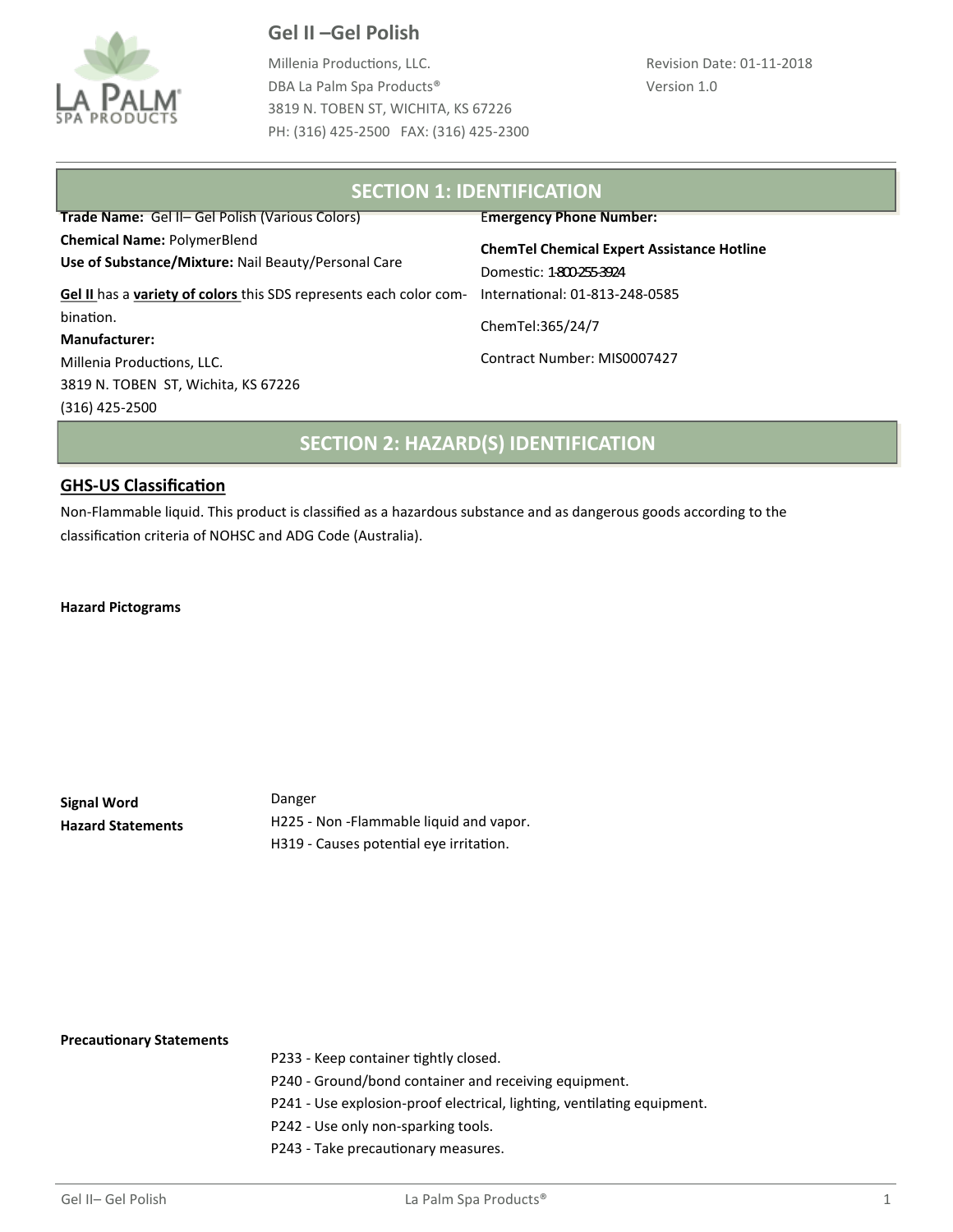

Millenia Productions, LLC. DBA La Palm Spa Products® 3819 N. TOBEN ST, WICHITA, KS 67226 PH: (316) 425-2500 FAX: (316) 425-2300

| <b>Precautionary State-</b>    |                                                                                                                                                                                                                                                                                                                                                                                                                                                                                                                                                                                                  |
|--------------------------------|--------------------------------------------------------------------------------------------------------------------------------------------------------------------------------------------------------------------------------------------------------------------------------------------------------------------------------------------------------------------------------------------------------------------------------------------------------------------------------------------------------------------------------------------------------------------------------------------------|
| ments Continued                |                                                                                                                                                                                                                                                                                                                                                                                                                                                                                                                                                                                                  |
| Ingestion:                     | If product is swallowed, may cause nausea, vomiting and/or diarrhea and central nervous system<br>depression. Do not induce vomiting. Drink plenty of milk or water immediately. Never give water<br>or milk to unconscious person. If persist, contact the nearest Poison Control Center or Local<br>Emergency number.                                                                                                                                                                                                                                                                          |
| Eyes/Skin:                     | The liquid may produce eye discomfort and is capable of causing temporary impairment of vision<br>and/or transient eye<br>inflammation, ulceration. The vapor is discomforting to the eye. Splashes may cause severe eye<br>irritation, possible corneal burns and eye damage. Moderately irritating to the eyes. Symptoms of<br>overexposure may include redness, itching, irritation and watering. May be irritating to skin, es-<br>pecially after prolonged contact. The product can cause allergic skin reactions (e.g., rashes, welts,<br>dermatitis) upon prolonged or repeated exposure. |
| Inhalation:                    | Vapors of this product may be moderately irritating to the nose, throat and other tissues of the<br>respiratory system. Symptoms of overexposure can include coughing, wheezing, nasal conges-<br>tion, and difficulty breathing. Inhalation of concentrated vapors can cause central nervous sys-<br>tem depression (e.g., drowsiness, dizziness, headaches, nausea). Odor may give some warning of<br>exposure, but odor fatigue may occur.                                                                                                                                                    |
| Symptoms of overexpo-<br>sure: | Symptoms of skin overexposure may include redness, itching, and irritation of affected areas.<br>Overexposure in eyes may cause<br>redness, itching and watering. The product can cause allergic skin reactions (e.g., rashes, welts,<br>dermatitis) upon prolonged or repeated exposure.                                                                                                                                                                                                                                                                                                        |
| <b>Acute Health Effects:</b>   | Moderate irritation to eyes and skin near affected areas. Additionally, high concentrations of va-<br>pors can cause drowsiness, dizziness, headaches and nausea                                                                                                                                                                                                                                                                                                                                                                                                                                 |
| <b>Chronic Health Effects:</b> | None Known. The material may accentuate any pre-existing dermatitis condition.<br>Eyes, skin & respiratory system                                                                                                                                                                                                                                                                                                                                                                                                                                                                                |

### **Other Hazards**

No additional information available

### **Unknown Acute Toxicity**

No data available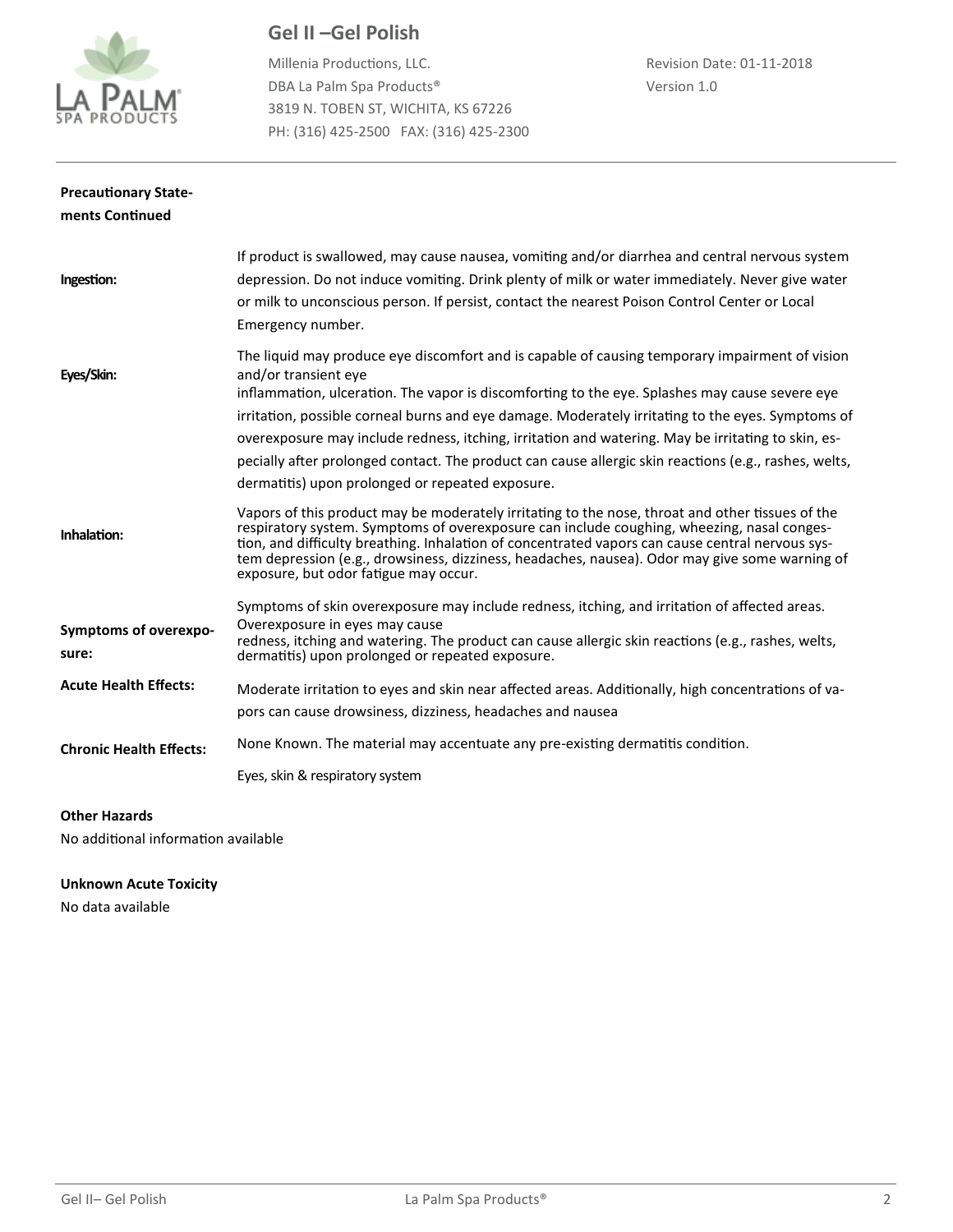

Millenia Productions, LLC. DBA La Palm Spa Products® 3819 N. TOBEN ST, WICHITA, KS 67226 PH: (316) 425-2500 FAX: (316) 425-2300

| <b>SECTION 3: COMPOSITION/INGREDIENT INFORMATION</b> |                           |           |  |  |
|------------------------------------------------------|---------------------------|-----------|--|--|
| <b>Name</b>                                          | <b>Product Identifier</b> | $\%$      |  |  |
| Polyurethane Acrylate Oligomer                       | 73324-00-2                | 40-47     |  |  |
| Polymer Acrylate Oligomer                            | 1184916-69-5              | 18-22     |  |  |
| Propoxylated Neopentyl Glycol                        | 84170-74-1                | $8 - 20$  |  |  |
| 1- Hydroxycyclohexyl Phenyl Ketone                   | 947-19-3                  | $10 - 15$ |  |  |
| Phenylbis(2,4,6-Trimethylbenzoyl)<br>Phosphine Oxide | 162881-26-7               | $3 - 10$  |  |  |
| <b>Combined Colors Are less</b>                      |                           |           |  |  |
| than 1% by Wt.                                       |                           |           |  |  |
| CI 45380:3                                           | 17372-87-1                |           |  |  |
| CI 17200                                             | 3567-66-6                 |           |  |  |
| CI 15850                                             | 5858-81-1                 |           |  |  |
| CI 77491                                             | 1309-37-1                 |           |  |  |
| CI 77499                                             | 12227-89-3                |           |  |  |
| CI 77492                                             | 51274-00-1                |           |  |  |
| CI 77510                                             | 14038-43-8                |           |  |  |
| CI 77742                                             | 10101-66-3                |           |  |  |
| CI 77891                                             | 13463-67-7                |           |  |  |
| CI 77289                                             | 1308-14-1                 |           |  |  |
| CI 15985:1                                           | 2783-94-0                 |           |  |  |
| CI 77007                                             | 12769-96-9                |           |  |  |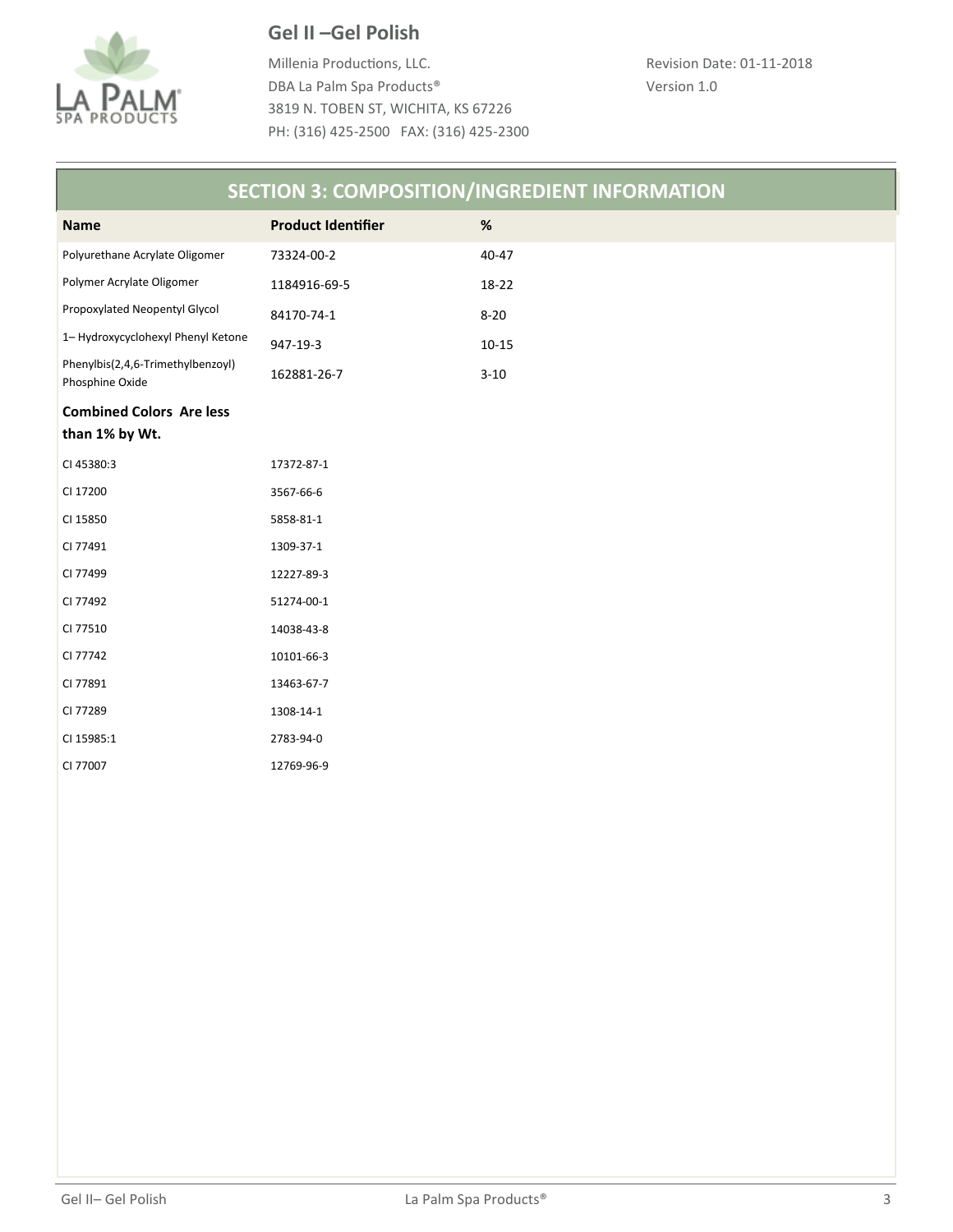

Millenia Productions, LLC. DBA La Palm Spa Products® 3819 N. TOBEN ST, WICHITA, KS 67226 PH: (316) 425-2500 FAX: (316) 425-2300

## **SECTION 4: FIRST-AID MEASURES**

### **First-Aid Measures**

**First-Aid Measures After Inhalation:** Pre-existing dermatitis, other skin conditions, and disorders of the target organs (eyes, skin, respiratory system). .

**First-Aid Measures After Skin Contact:** If irritation occurs & product is on the skin, rinse thoroughly with lukewarm water, followed by a thorough washing of the affected area with plenty of soap and water. Remove all contaminated clothing, including footwear and wash thoroughly before reuse. If irritation, redness or swelling persists, consult a physician immediately.

**First-Aid Measures After Eye Contact:** If product gets in the eyes, flush with copious amounts of lukewarm water for at least 15 minutes. Open and close eyelid(s) to ensure thorough irrigation. Seek immediate medical attention. If problem persists, seek immediate medical attention.

**First Aid Measures After Ingestion:** Remove victim to fresh air at once. If breathing stops, perform artificial respiration. Seek immediate medical attention .

Seek medical assistance for further treatment, observation and support if necessary.

## **SECTION 5: FIRE-FIGHTING MEASURES**

### **Special Hazards Arising From the Substance or Mixture**

**Fire Hazard:** This product is a non-flammable liquid. When involved in a fire, this product may ignite and decompose to form toxic gases (e.g., CO, CO2, NOx). Extinguish all nearby sources of ignition as vapors may travel and flash back.

### **Advice for Firefighters**

**Firefighting Instructions:** First responders should wear eye protection. Structural fire fighters must wear full protective equipment and MSHA/NIOSH-approved self-contained breathing apparatus. If possible, prevent runoff water from entering storm drains, bodies of water, or other environmentally sensitive areas. If necessary, rinse contaminated equipment with soapy water before returning to service.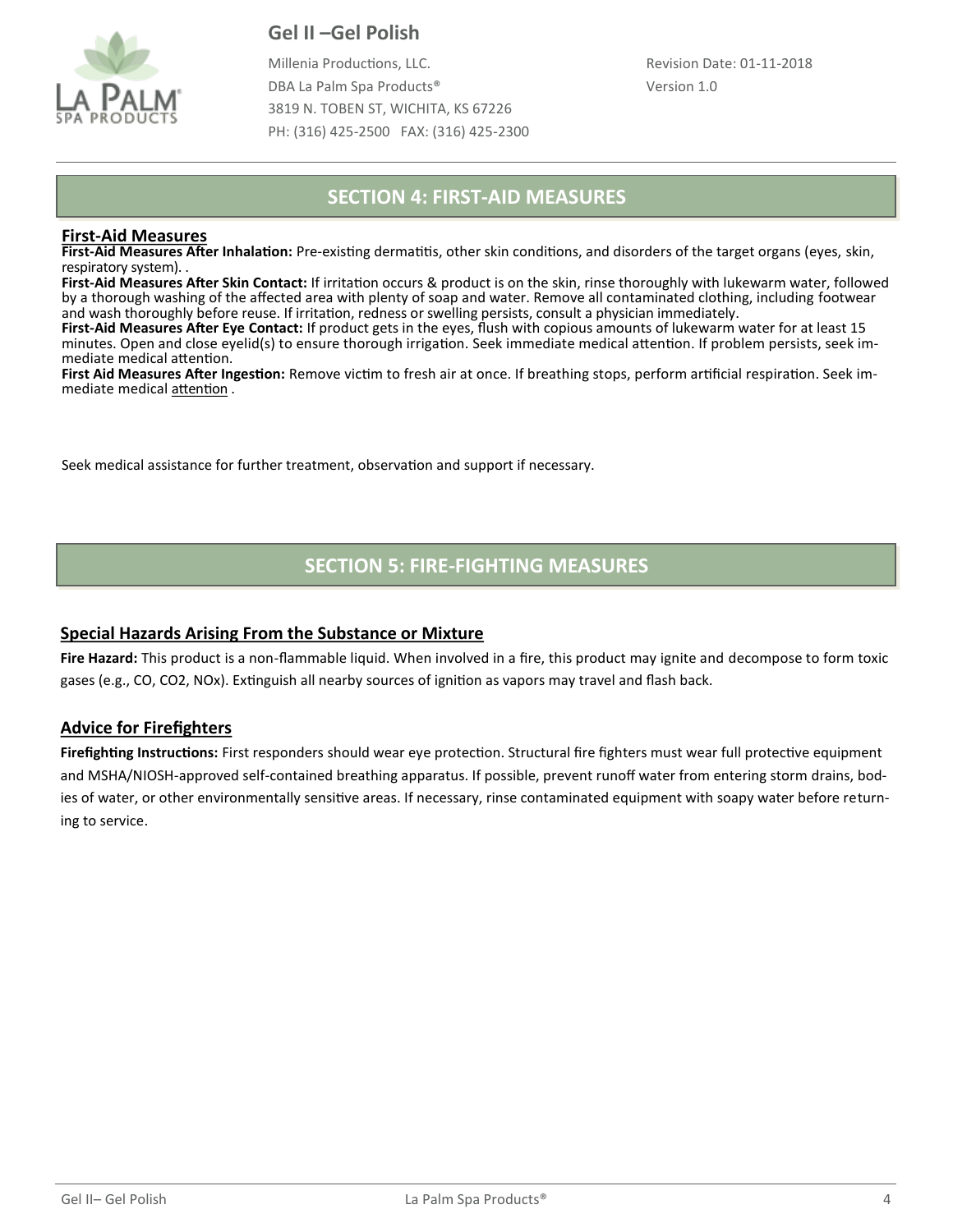

Millenia Productions, LLC. DBA La Palm Spa Products® 3819 N. TOBEN ST, WICHITA, KS 67226 PH: (316) 425-2500 FAX: (316) 425-2300

## **SECTION 6: ACCIDENTAL RELEASE MEASURES**

### **Personal Precautions, Protective Equipment and Emergency Procedures**

Before cleaning any spill or leak, individuals involved in spill cleanup must wear appropriate Personal Protective Equipment. **For Non-Emergency Personnel**

For large spills (e.g., <1 gallon) wear appropriate personal protective equipment (e.g., goggles, gloves). Maximize ventilation (open doors and windows) and secure all sources of ignition. Remove spilled material with absorbent material and place into appropriate closed container(s) for disposal. Dispose of properly in accordance with local, state and federal regulations. Wash all affected areas and outside of container with plenty of warm water and soap. Remove any contaminated clothing and wash thoroughly before reuse

### **For Emergency Responders**

For spills <sup>3</sup> 1 gallon, deny entry to all unprotected individuals. Dike and contain spill with inert material (e.g., sand or earth).

#### **Environmental Precautions**

Use ONLY non-sparking tools for recovery and cleanup.

### **Methods and Material for Containment and Cleaning Up**

Transfer liquid to containers for recovery or disposal and solid diking material to separate containers for proper disposal.

#### **Reference to Other Sections**

Remove contaminated clothing promptly and wash affected skin areas with soap and water. Keep spills and cleaning runoffs out of municipal sewers and open bodies of water.

# **SECTION 7: HANDLING AND STORAGE**

### **Work & Hygiene Practices:**

Avoid prolonged contact with this material. Avoid breathing the vapors generated by this product. Use in a well-ventilated location (e.g., local exhaust ventilation, fans). Wash exposed skin thoroughly with plenty of soap & water after using this product. If necessary, use a moisturizer after washing. Do not eat, drink, or smoke while handling this product.

**Storage Conditions:** Use and store in a cool, dry, well-ventilated location (e.g., local exhaust ventilation, fans). Keep away from excessive heat, open flames, sparks, and other possible sources of ignition. Keep away from incompatible materials listed in Section 10. Do not store in damaged or unmarked containers or storage devices. Keep containers securely closed when not in use. Open slowly on a level, stable surface. Empty containers may contain residual amounts of this product; therefore, empty containers should be handled with care. As a precaution against exposure to the eyes, nose, throat and face, this product should not be stored higher than waist level.

#### **Keep away from children at all times!** .

**Incompatible Materials:** None.

**Storage Area:** Keep in cool dry area.

**Special Rules on Packaging:** Any special rules for packaging.

### **Specific End Use(s)**

Hands and Feet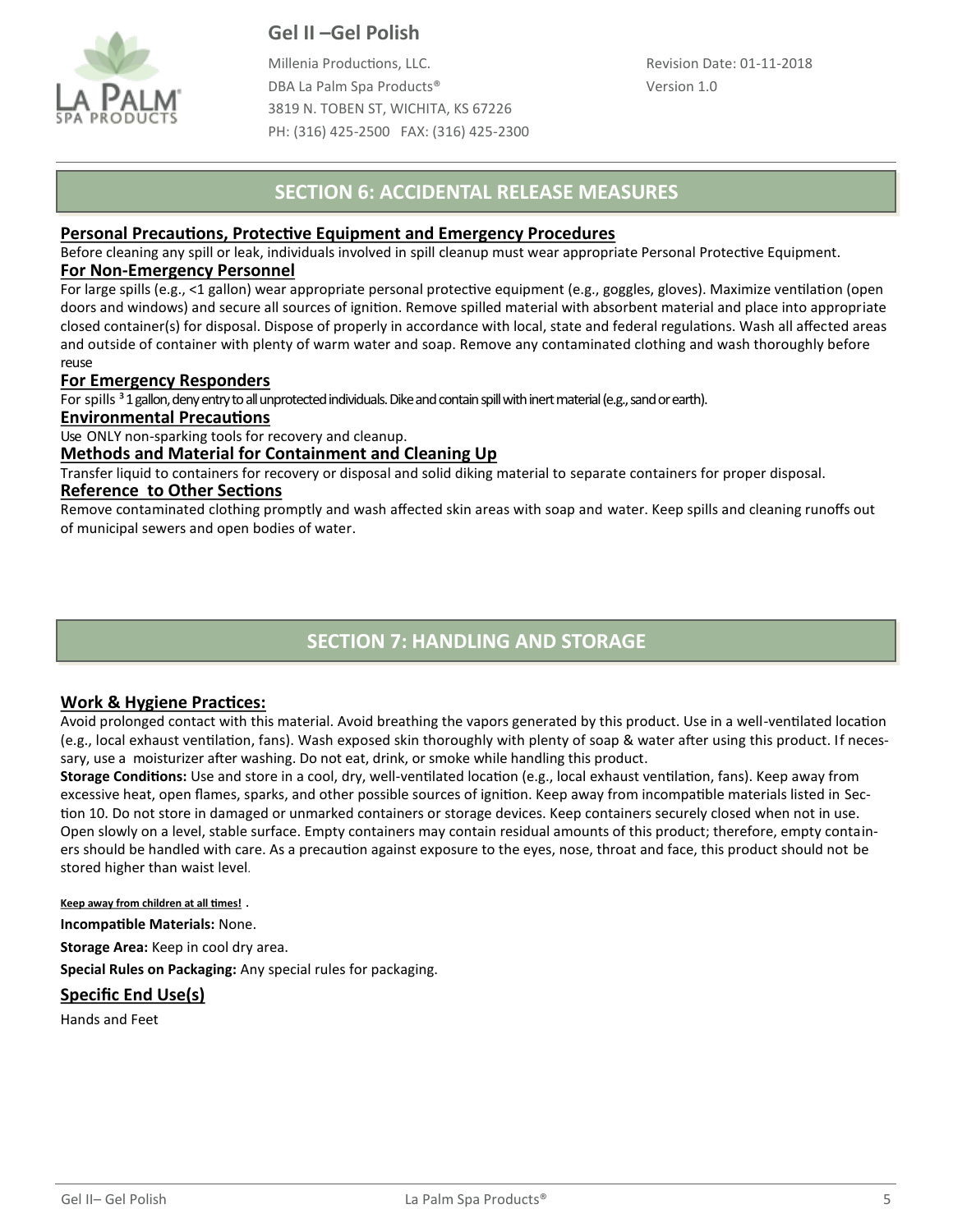

Millenia Productions, LLC. DBA La Palm Spa Products® 3819 N. TOBEN ST, WICHITA, KS 67226 PH: (316) 425-2500 FAX: (316) 425-2300

# **SECTION 8: EXPOSURE CONTROLS/PERSONAL PROTECTION**

| <b>Exposure Controls</b> |
|--------------------------|
|--------------------------|

| <b>Appropriate Engineering Controls</b> | Use with adequate ventilation (e.g., local exhaust ventilation, fans). Ensure appropri-<br>ate decontamination equipment is available<br>(e.g., sink, safety shower, eye-wash station).                                                                                                                                                                                                                                             |
|-----------------------------------------|-------------------------------------------------------------------------------------------------------------------------------------------------------------------------------------------------------------------------------------------------------------------------------------------------------------------------------------------------------------------------------------------------------------------------------------|
|                                         |                                                                                                                                                                                                                                                                                                                                                                                                                                     |
| <b>Hand Protection</b>                  | None required under normal conditions of use. However, may cause skin irritation in<br>some sensitive individuals. When handling large quantities (e.g., $31$ gallon), wear rub-                                                                                                                                                                                                                                                    |
| <b>Eye Protection</b>                   | Wear protective eyewear (e.g., safety glasses with side-shield) at all times when han-<br>dling this product. Always use protective eyewear when cleaning spills or leaks. Con-<br>tact lenses pose a special hazard; soft lenses may absorb and concentrate irritants.                                                                                                                                                             |
| <b>Skin and Body Protection</b>         | No apron required when handling large quantities. When handling large quantities<br>(e.g., <sup>3</sup> 1 gallon), eye wash stations and deluge showers should be available. Upon completion of work<br>activities involving large quantities of this product, wash any exposed areas thoroughly<br>with soap and water.                                                                                                            |
| <b>Respiratory Protection</b>           | No special respiratory protection is required under typical circumstances of use or<br>handling. In instances where vapors or sprays of this product are generated, and res-<br>piratory protection is needed, use only protection authorized by 29 CFR §1910.134,<br>applicable U.S. State regulations, or the Canadian CAS Standard Z94.4-93 and applica-<br>ble standards of Canadian Provinces, EC member States, or Australia. |
| <b>Thermal Hazard Protection</b>        | None                                                                                                                                                                                                                                                                                                                                                                                                                                |
| <b>Other Information</b>                |                                                                                                                                                                                                                                                                                                                                                                                                                                     |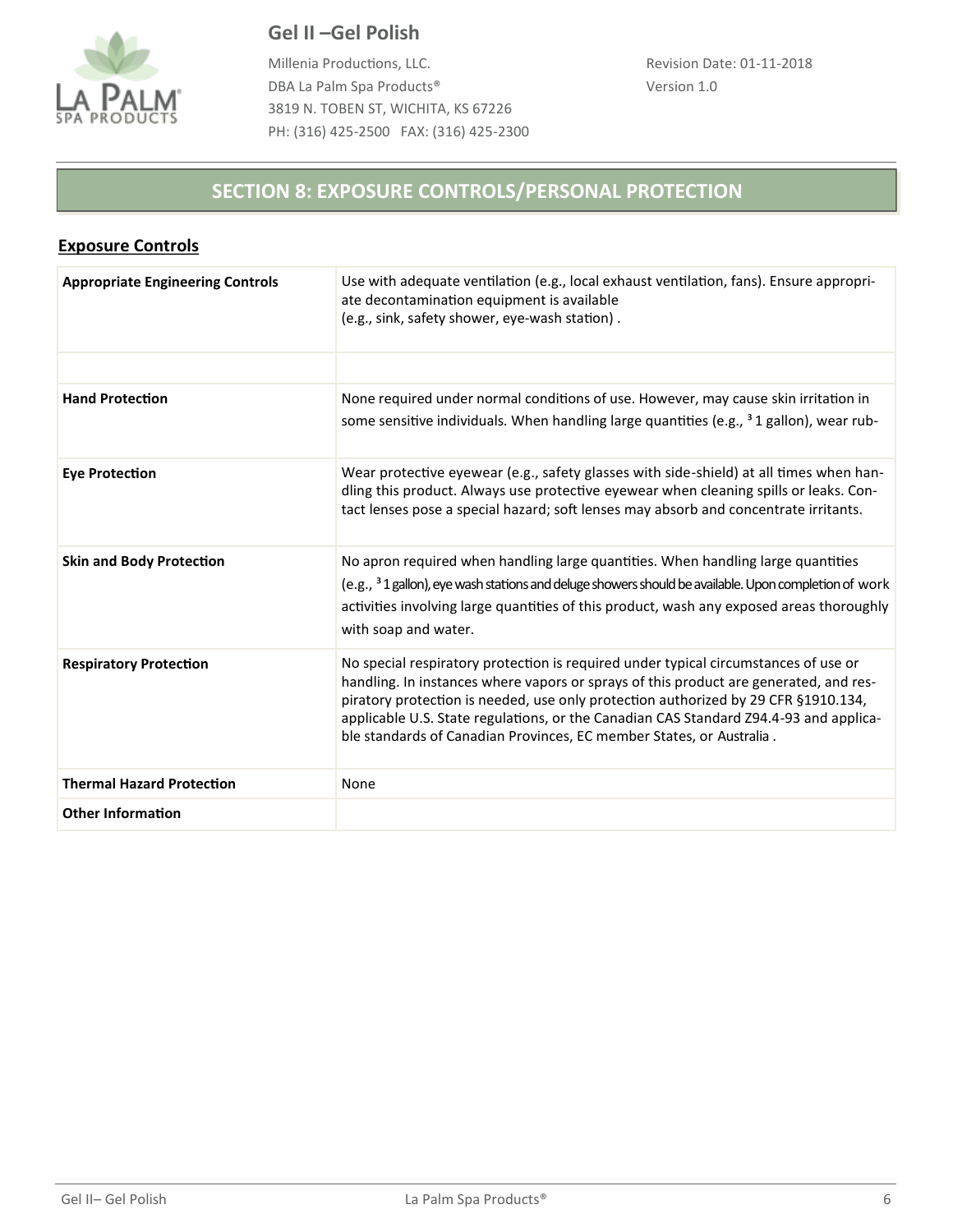

Millenia Productions, LLC. DBA La Palm Spa Products® 3819 N. TOBEN ST, WICHITA, KS 67226 PH: (316) 425-2500 FAX: (316) 425-2300

## **SECTION 9: PHYSICAL AND CHEMICAL PROPERTIES**

### **Information on Basic Physical and Chemical Properties**

| Appearance                                 | LIQUID                                |
|--------------------------------------------|---------------------------------------|
| Color                                      | Various                               |
| Odor                                       | SWEET PUNGENT ODOR                    |
| Odor Threshold                             | <b>NE</b>                             |
| pH                                         | <b>NA</b>                             |
| Relative Evaporation Rate (butylacetate=1) | <b>ND</b>                             |
| <b>Melting Point</b>                       | <b>ND</b>                             |
| <b>Freezing Point</b>                      | ND                                    |
| <b>Boiling Point</b>                       | $171 -$<br>640<br>$^\circ \mathsf{F}$ |
| Flash Point                                | -4°C (24 °F Approximately)            |
| Auto-Ignition Temperature                  | 399°C                                 |
| <b>Decomposition Temperature</b>           | <b>ND</b>                             |
| Flammability (Solid, Gas)                  | <b>ND</b>                             |
| Vapor Pressure                             | <b>ND</b>                             |
| Relative Vapor Density at 20°C             | <b>ND</b>                             |
|                                            |                                       |
| Density                                    | 0.998-1.001                           |
| Solubility                                 | Insoluble in Water                    |
| Log Pow                                    | ${\sf ND}$                            |
| Log Kow                                    | <b>ND</b>                             |
|                                            |                                       |
| Viscosity, Dynamic                         | 1,500-3,000 cps                       |
| <b>Explosive Properties</b>                | <b>ND</b>                             |
| <b>Oxidising Properties</b>                | <b>ND</b>                             |
| <b>Explosive Limits</b>                    | <b>ND</b>                             |
|                                            |                                       |

## **Other Information**

No additional information available.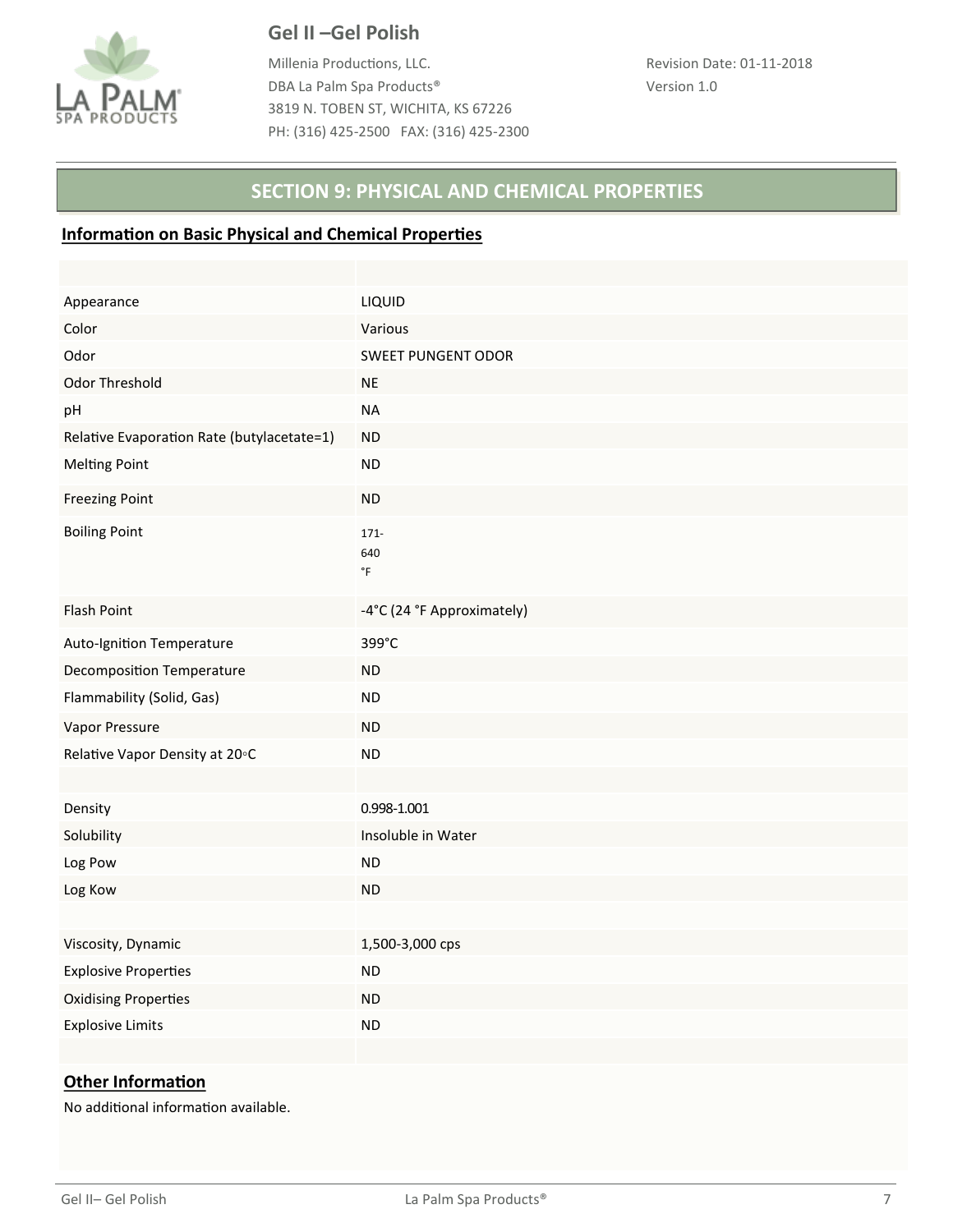

Millenia Productions, LLC. DBA La Palm Spa Products® 3819 N. TOBEN ST, WICHITA, KS 67226 PH: (316) 425-2500 FAX: (316) 425-2300

## **SECTION 10: STABILITY AND REACTIVITY**

**Chemical Stability:** Relatively stable under ambient conditions when stored properly.

**Conditions to Avoid:** Exposure or contact to extreme temperatures, incompatible chemicals, strong light sources,sparks,flame. **Hazardous Decomposition Products**: If exposed to extremely high temperatures, products of thermal decomposition may include irritating vapors and toxic gases (e.g., oxides of carbon & nitrogen).

## **SECTION 11: TOXICOLOGICAL INFORMATION**

### **Information on Toxicological Effects**

**Reproductive Toxicity:** This Product is not reported to cause reproductive effects in humans. **Toxicity Data:**  This product has NOT been tested on animals to obtain toxicology data. There are toxicology data for the components of the product, which are found in scientific literature. These data have not been presented in this document **Acute Toxicity:**  See Section 2 **Chronic Toxicity:**  See Section 2 **Suspected Carcinogen:**  No **Reproductive Toxicity:**  This product is not reported to cause reproductive toxicity in humans. **Mutagenicity:**  This product is not reported to produce mutagenic effects in humans. **Embryotoxicity:**  This product is not reported to produce embryotoxic effects in humans. **Teratogenicity:**  This product is not reported to cause teratogenic effects in humans. **Reproductive Toxicity:**  This product is not reported to cause reproductive effects in humans. **Irritancy of Product:** See Section 2 **Biological Exposure Indices:**  NE

## **SECTION 12: ECOLOGICAL INFORMATION**

#### **Biodegradability:**

#### **Environmental Stability:**

The components of this product will slowly degrade over time into a variety of organic compounds. Specific environmental data available for the components of this product are available, but are not presented in this SDS.

**Effects on Plants & Animals:** 

There is no specific data available for this product.

**Effects on Aquatic Life:** 

There is no specific data available for this product. Releases of large volumes may be harmful or fatal to overexposed aquatic life.

Aquatic toxicity data for components of this product are available, but are not presented in this SDS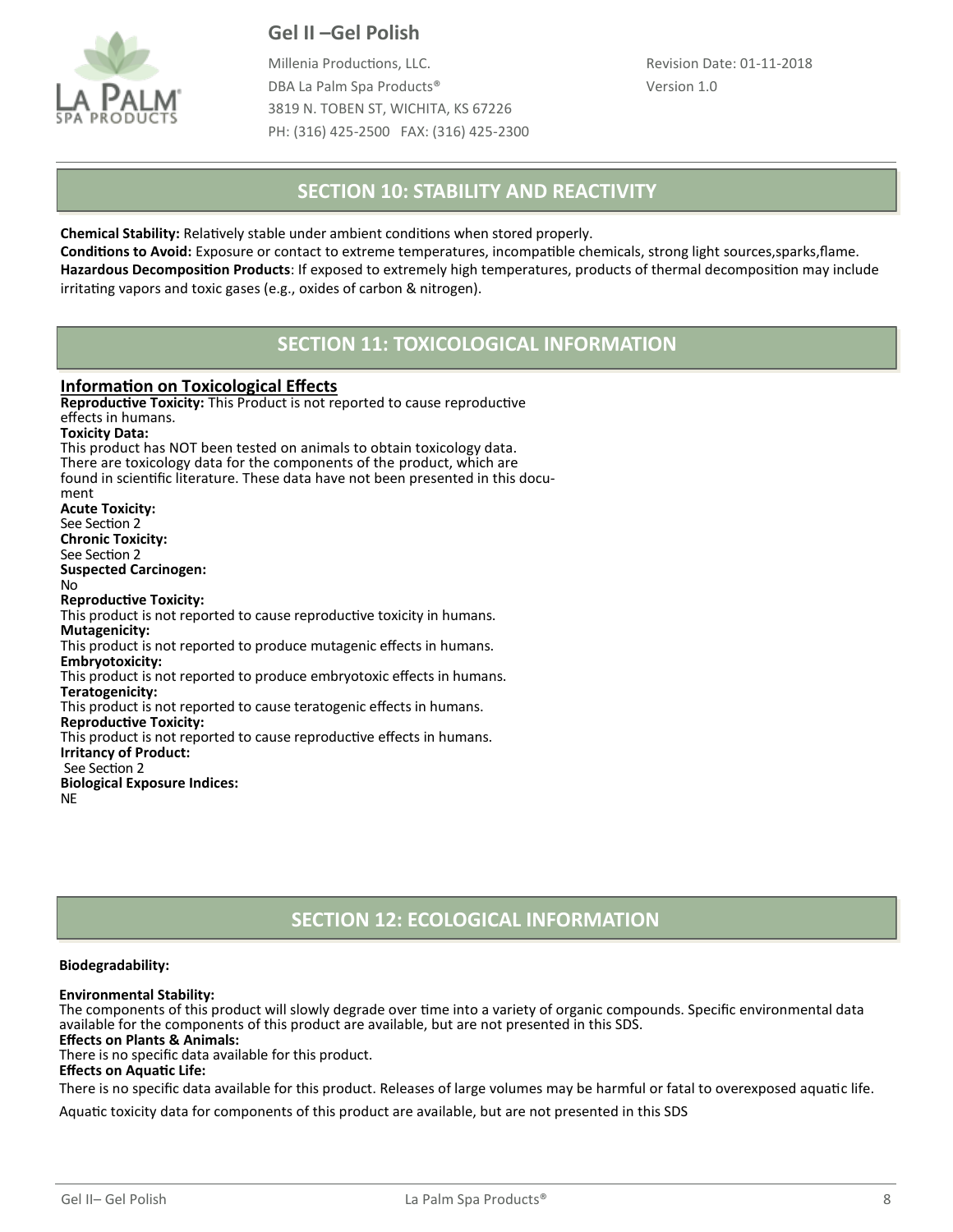

Millenia Productions, LLC. DBA La Palm Spa Products® 3819 N. TOBEN ST, WICHITA, KS 67226 PH: (316) 425-2500 FAX: (316) 425-2300

## **SECTION 13: DISPOSAL CONSIDERATIONS**

**Dispose in accordance with all federal, provincial, and/or local regulations.** 

#### **Waste Disposal:**

Dispose in accordance with local, state and Federal hazardous waste laws.

#### **Special Considerations:**

U.S. EPA Characteristic Waste: D001 (ignitability)

## **SECTION 14: TRANSPORT INFORMATION**

The basic description (proper shipping name, hazard class & division, ID Number, packing group) is shown for each mode of transportation. Additional descriptive information may be required by 49 CFR, IATA/ICAO, IMDG and the CTDGR

49 CFR(GND): **NOT REGULATED**

IATA(AIR): **NOT REGULATED**

IMDG(OCN): **NOT REGULATED**

TDGR (CANADIAN GND): **NOT REGULATED**

ADR/RID(EU): **NOT REGULATED**

MEXICO (SCT): **NOT REGULATED**

ADGR(AUS): **NOT REGULATED**

## **SECTION 15: REGULATORY INFORMATION**

SARA Reporting Requirements: NA SARA Threshold Planning Quantity: NA TSCA Inventory Status: All components of this product are listed in the TSCA Inventory or are exempt. CERCLA Reportable Quantity (RQ):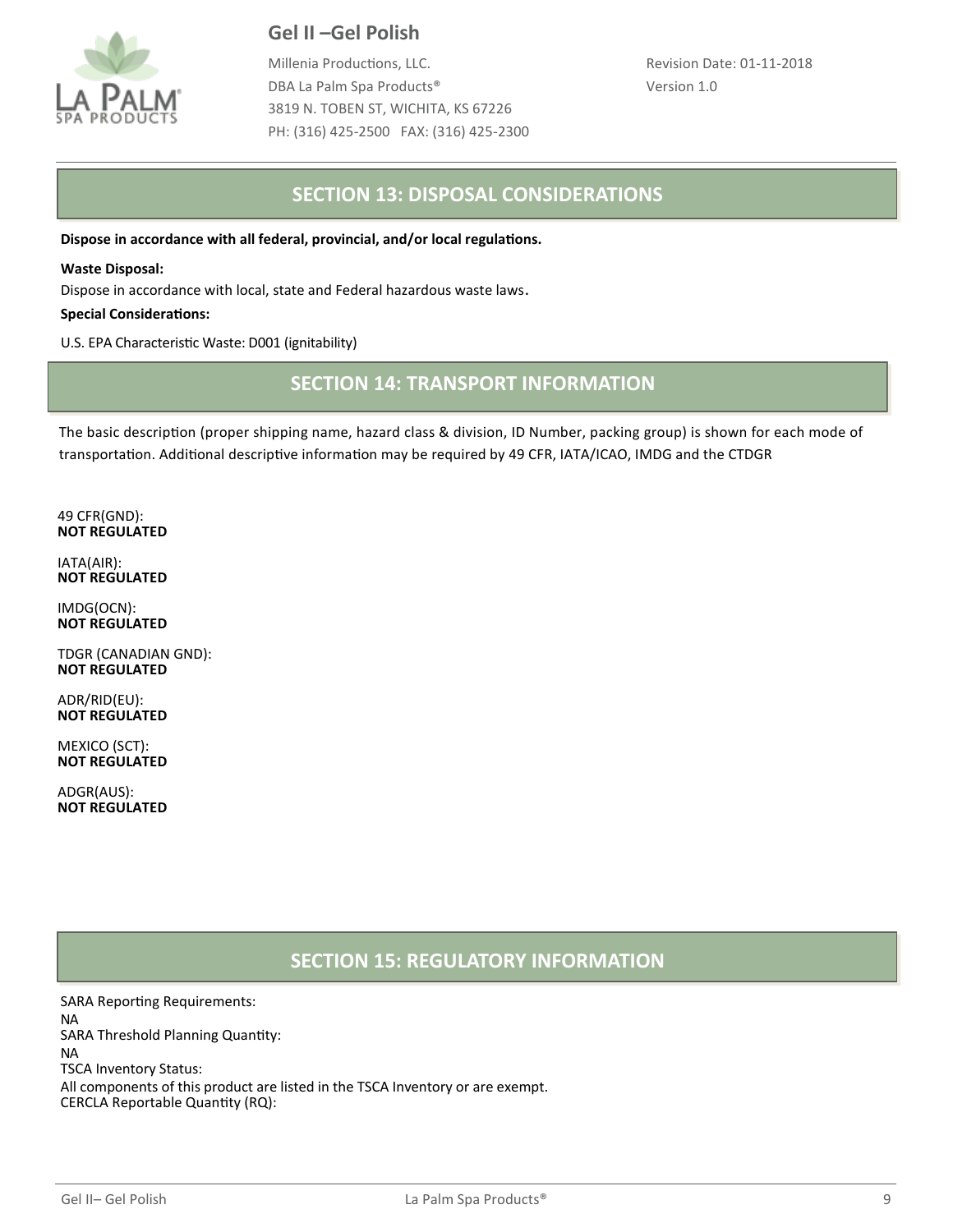

Millenia Productions, LLC. DBA La Palm Spa Products® 3819 N. TOBEN ST, WICHITA, KS 67226 PH: (316) 425-2500 FAX: (316) 425-2300 Revision Date: 01-11-2018 Version 1.0

## **SECTION 15: REGULATORY INFORMATION**

#### **Other Federal Requirements:**

This product complies with the appropriate sections of the Food and Drug Administration's 21 CFR subchapter G (Cosmetics).

#### Other Canadian Regulations

This product has been classified according to the hazard criteria of the CPR and the SDS contains all of the information required by the CPR. The components of this product are listed on the DSL/NDSL. None of the components of

this product are listed on the Priorities Substances List. Class B2 Flammable Liquid.

State Regulatory Information: Ingredients in this mixture on found on the following state criteria lists:

California OSHA Hazardous Substances List **Polyurethane Acrylate Oligomer**<br>
Delaware Air Quality Management List **Polyurethane Acrylate Oligomer** Delaware Air Quality Management List **Polyurethane Acrylate Oligomer**<br>Massachusetts Hazardous Substances List **Polyurethane Acrylate Oligomer** Massachusetts Hazardous Substances List **Polyurethane Acrylate Oligomer**<br>Minnesota Hazardous Substances List **Polyurethane Acrylate Oligomer** Minnesota Hazardous Substances List entitled and the Molyurethane Acrylate Oligomer<br>
New York List of Hazardous Substances entitled and the Polyurethane Acrylate Oligomer New York List of Hazardous Substances and the Substance Polyurethane Acrylate Oligomer<br>Pennsylvania Hazardous Substances List and the Substance Polyurethane Acrylate Oligomer Pennsylvania Hazardous Substances List Franciscom Polyurethane Acrylate Oligomer<br>
Washington Permissible Exposure Limits for Air Contaminants Polyurethane Acrylate Oligomer Washington Permissible Exposure Limits for Air Contaminants Polyurethane Acrylate Oligomer<br>Wisconsin Hazardous Substances List For Air Contaminants Polyurethane Acrylate Oligomer Wisconsin Hazardous Substances List

67/548/EEC (European Union) Requirements

The primary component of this product is listed in Annex I of EU Directive 67/548/EEC:

R: 11-36-66-67 - Moderately. Irritating to eyes.

Repeated exposure may cause skin dryness or cracking. Vapors may cause drowsiness and dizziness. S: 9- 16-23-33 - Keep container in a well-ventilated place. Keep away from sources of ignition - No smoking. Do not breathe gas, fumes, vapor or spray. Take precautionary measures against static discharges**.**